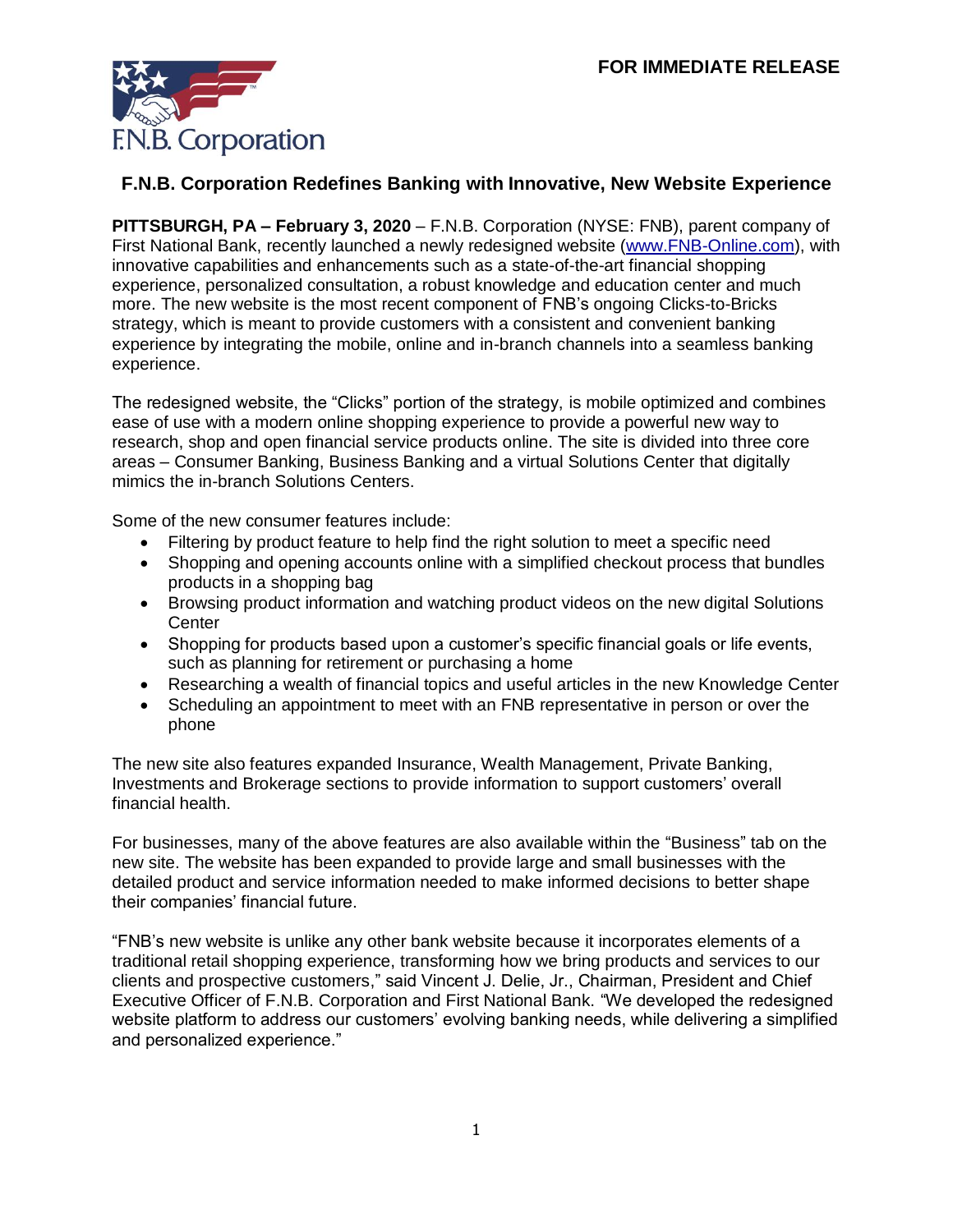

FNB's online and mobile banking channels utilize advanced artificial intelligence, quantitative modeling and analytics to present customers with customized recommendations and information. The Company continuously invests in its digital platforms, back office data hub and physical branch network to provide a more fully integrated customer experience. These investments demonstrate FNB's commitment to transparency, innovation and the financial wellbeing of its customers.

To experience everything the new website has to offer, including a unique shopping feature, individualized content and demonstrations of how FNB's robust suite of products and services can meet your financial needs, visit [www.FNB-Online.com.](http://www.fnb-online.com/)

## **About F.N.B. Corporation**

F.N.B. Corporation (NYSE: FNB), headquartered in Pittsburgh, Pennsylvania, is a diversified financial services company operating in seven states and the District of Columbia. FNB's market coverage spans several major metropolitan areas including: Pittsburgh, Pennsylvania; Baltimore, Maryland; Cleveland, Ohio; Washington, D.C.; and Charlotte, Raleigh, Durham and the Piedmont Triad (Winston-Salem, Greensboro and High Point) in North Carolina. The Company has total assets of nearly \$35 billion and approximately 370 banking offices throughout Pennsylvania, Ohio, Maryland, West Virginia, North Carolina and South Carolina.

FNB provides a full range of commercial banking, consumer banking and wealth management solutions through its subsidiary network which is led by its largest affiliate, First National Bank of Pennsylvania, founded in 1864. Commercial banking solutions include corporate banking, small business banking, investment real estate financing, government banking, business credit, capital markets and lease financing. The consumer banking segment provides a full line of consumer banking products and services, including deposit products, mortgage lending, consumer lending and a complete suite of mobile and online banking services. FNB's wealth management services include asset management, private banking and insurance.

The common stock of F.N.B. Corporation trades on the New York Stock Exchange under the symbol "FNB" and is included in Standard & Poor's MidCap 400 Index with the Global Industry Classification Standard (GICS) Regional Banks Sub-Industry Index. Customers, shareholders and investors can learn more about this regional financial institution by visiting the F.N.B. Corporation website at [www.fnbcorporation.com.](http://www.fnbcorporation.com/)

###

**Media Contact:** Jennifer Reel, 724-983-4856, 724-699-6389 (cell) [reel@fnb-corp.com](mailto:reel@fnb-corp.com)

**Analyst/Institutional Investor Contact:**  Matthew Lazzaro, 724-983-4254, 412-216-2510 (cell) [lazzaro@fnb-corp.com](mailto:lazzaro@fnb-corp.com)